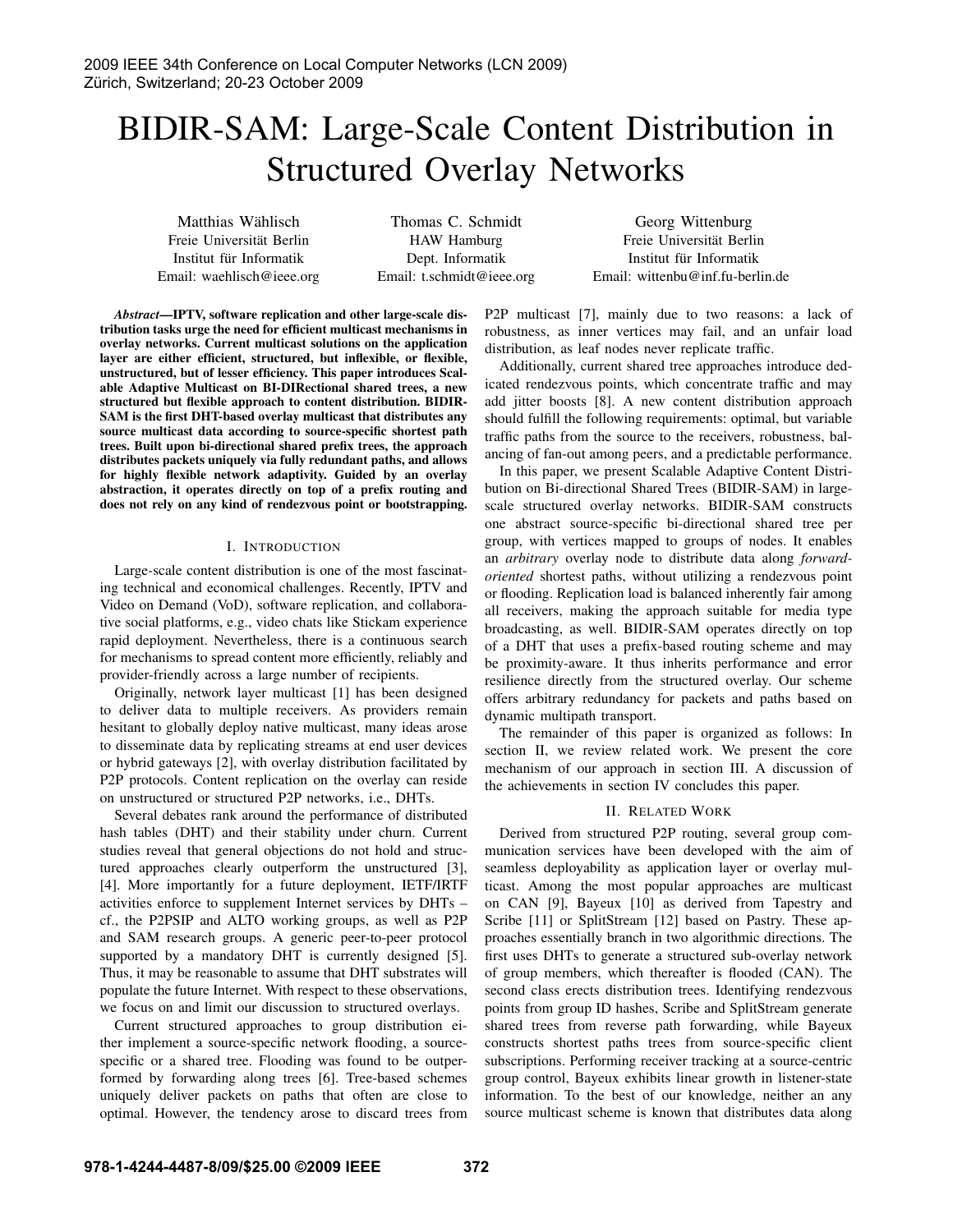shortest path trees, nor a structured overlay multicast that strictly adheres to logarithmically scalable costs.

Multicast tree properties comparing structured and unstructured schemes [13] have been explored in [8]. Focusing on Scribe and SplitStream, the authors identified a highly unbalanced forwarding load at inner tree nodes along with large fluctuations in delay. The latter were found to accumulate in SplitStream to mainly intolerable jitter values. In addition, conventional trees composed of fixed DHT nodes are highly vulnerable to failures along the paths. A single drop-out in the center of a spanning tree amplifies damage in the system.

In summary, tree-based approaches bear the advantage of unique and efficient packet transmission. Their main drawback lies in lack of redundant paths, as an inner vertex equals exactly one overlay peer, and largely unbalancing replication load among nodes. In the following, we present BIDIR-SAM, which solves these issues by constructing a *single, abstract* tree, on with each vertex is represented by a set of receivers. This multi-path structure does not rely on a group controller, but exhibits scalable, balanced load at individual peers.

#### III. BIDIR-SAM

BIDIR-SAM is full multicast solution including group membership management. It operates on the prefix structure in the key space of an overlay. Packet forwarding in BIDIR-SAM follows a virtual distribution tree in prefix space, whose vertices are dynamically mapped to overlay nodes by the underlying DHT. Branching nodes duplicate packets as in topological trees, but the variable, late binding of vertices to physical nodes may lead to different mappings according to DHT node selection. The structured overlay is provided by a key-based routing (KBR) as implemented in DHTs like Pastry. At first, we draw on the concept of prefix directed routing that will be used further on to resolve the virtual tree.

#### *A. Prefix-Directed Forwarding*

Prefix-directed routing is used by several DHTs such as Pastry and gives rise to a high degree of flexibility. Each peer maintains a set of prefixes that includes a prefix of each available peer (for example, the routing table in Pastry). A prefix represents all nodes with an ID sharing it. In general, routing towards a prefix does not directly address a specific peer, but a set of potential nodes. Only at the forwarding decision, the prefix will be resolved to a specific destination. Consequently, any tree structure based on prefixes may adapt to load, and is shielded from volatile peers, as long as the binding of prefixes to peers will remain at the late step of forwarding.

# *B. The Core Protocol*

The BIDIR-SAM protocol constructs its virtual distribution tree on the prefix structure of multicast members in the overlay. Overlay IDs are created using an alphabet of  $k$  digits. Data then will flow to group members by forwarding along this prefix tree, which proceeds by mapping prefixes to nodes as visualized in figure 1. Before discussing the general multicast, we first want to recall the simpler case of broadcasting.



Fig. 1. BIDIR-SAM: A source sends data to prefixes that cover receivers. Prefix-directed routing forwards to nodes that represent the selected prefixes.

*a) Broadcast on a Prefix Tree:* A prefix tree covering all DHT members can be immediately derived by identifying leaves as overlay IDs of *all* DHTs members and labeling inner vertices recursively with the longest common prefix  $(LCD)$  of their children.

For sending a packet from the root to all leaves of the broadcast tree, each peer needs to decide on packet replication according to its current branching position on the tree. This context awareness can be gained from adding a destination prefix  $C$  to the packets, which will be hopwise updated with growing length. Downward forwarding is then simply achieved by routing to all neighboring prefixes that share C. This mechanism, called PREFIX FLOODING [14], [15], can be applied at any level of the tree structure and does not require explicit group management.

*b) Multicast Group Management:* The BIDIR-SAM distribution tree is constructed as follows: Identify leaves as IDs of group listeners instead of all overlay nodes as shown in Fig. 3. This member-based tree must be generated by a specific group signaling that allows for proper prefix selection.

To learn about a multicast group structure, a peer does not need to memorize the entire group-specific multicast tree, but will only be required to store the neighboring prefix



labels (highlighted bold in Fig. 3) of all inner vertices that share its label. For each multicast group  $G$ , a BIDIR-SAM peer K individually maintains a (decentralized) multicast forwarding table  $MFT_G$ . This list contains all prefixes from the distribution tree, which serve destinations adjacent to  $K$ . The first and last receiver of the group flood their join/leave message in the complete (unicast) overlay network. For all further group members, the state update is propagated according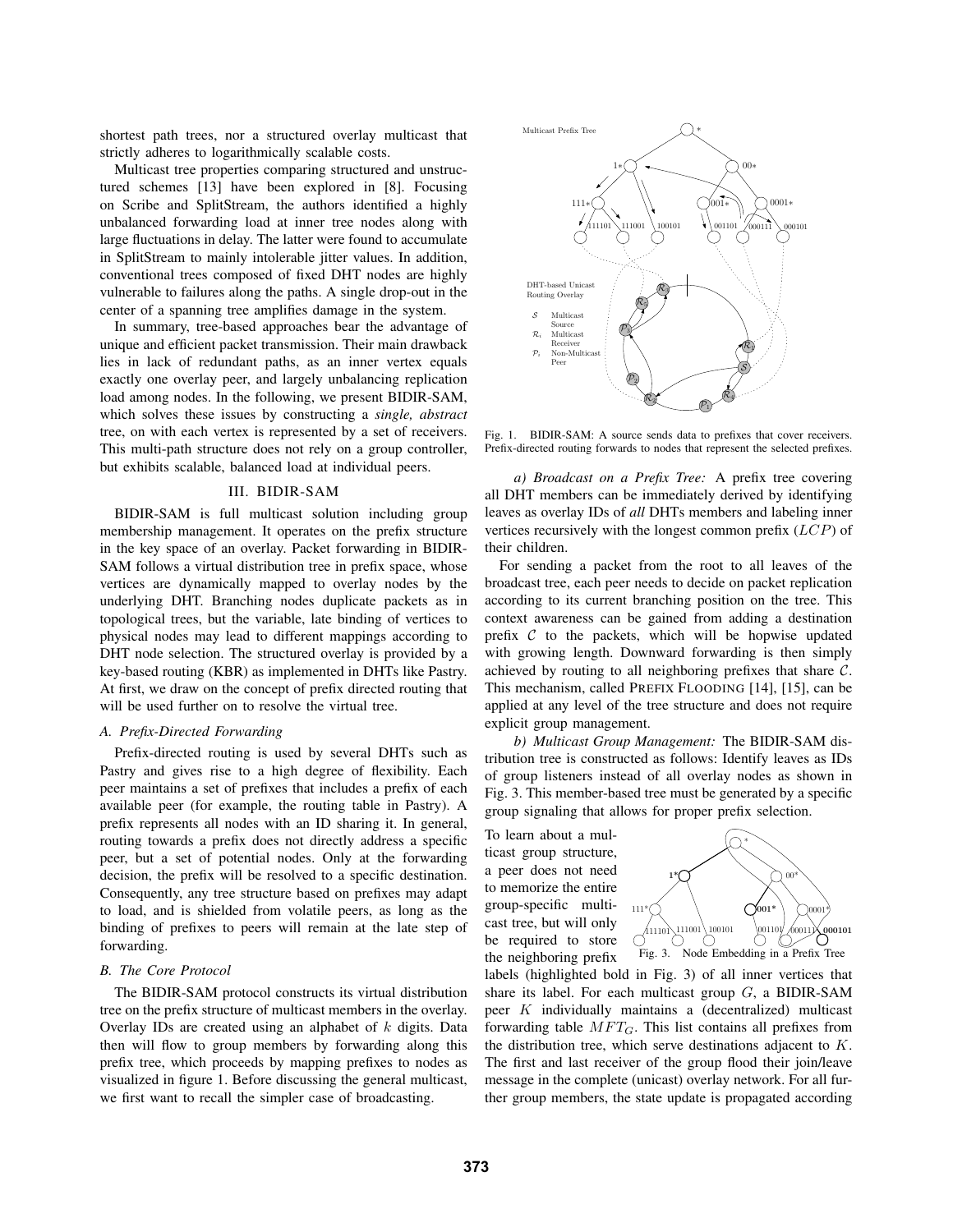

Fig. 2. Consecutive receivers join group G. BIDIR-SAM join procedure shows signaling flow (arrows) and evolving multicast forwarding table per peer

to  $MFT_G$ -entries at a peer K. Signaling occurs only within the smallest subtree covering the new multicast listener. Its root equals the  $LCP$  of K and the longest prefix in  $MFT_G$ :

BIDIR-SAM JOIN/LEAVE INJECTION

- $\triangleright$  Invoking this function at peer with ID K for group G
- 1 if  $MFT_G = \emptyset$ <br>2 then PREFIX
- then PREFIX FLOODING Join/LeaveMessage To \*
- 3 else Select  $\mathcal{L} \in MFT_G : |\mathcal{L}| \geq |\mathcal{L}'|, \forall \mathcal{L}' \in MFT_G$ ✄ Create root of subtree to flood
- 
- 4  $C \leftarrow LCP(\mathcal{L}, \mathcal{K})$ <br>5 PREFIX FLOODIN
- PREFIX FLOODING Join/LeaveMessage To C

On the reception of a state update, the following function will be called to include or delete multicast forwarding entries and to route the message down the unicast prefix tree:

#### BIDIR-SAM JOIN/LEAVE PROCESSING

- $\triangleright$  Denote the prefix of length l of a key A by  $prefix(l, A)$
- $\triangleright$  On arrival of message m for group G from peer  $\mathcal P$  at node  $\mathcal K$  $1 \mathcal{L} \leftarrow LCP(\mathcal{P}, \mathcal{K})$
- 2  $\mathcal{L}' \leftarrow prefix(|\mathcal{L}| + 1, \mathcal{P})$ <br>3 if type(*m*) = LEAVE
- 3 if type(m) = LEAVE<br>4 then  $MFT_C \leftarrow \emptyset$
- then  $MFT_G \leftarrow MFT_G \setminus \mathcal{L}'$
- 5 elseif  $type(m) = J$ OIN
- 6 then  $MFT_G \leftarrow MFT_G \cup \mathcal{L}'$
- 7 PREFIX FLOODING  $m$  To  $\mathcal L$

Based on this group membership, a BIDIR-SAM peer constructs a bi-directional shared tree covering all overlay multicast listeners (see [14] for a formal proof). The join procedure is illustrated in Fig. 2 for four receivers. The visualized prefix tree represents the (unicast) routing overlay, which is used to distribute multicast signaling.

*c) Data Distribution:* Each node controls an individual multicast forwarding table  $MFT_G$  that holds all neighboring prefixes that cover receivers. Thereby an arbitrary peer can act as multicast source by issuing data to all entries in  $MFT<sub>G</sub>$ . The packets will then be forwarded to the leaves of the multicast tree as follows:

#### BIDIR-SAM FORWARDING

 $\triangleright$  On arrival of packet with destination prefix C

- $\triangleright$  for group G at DHT node of ID K
- 1 for all  $\mathcal{N}_i$  IDs in  $MFT_G$ <br>2 do if  $LCP(C, \mathcal{N}_i)$ do if  $LCP(C, \mathcal{N}_i) = C$  $\triangleright \mathcal{N}_i$  is downtree neighbor
- 3 then  $\mathcal{C}_{new} \leftarrow \mathcal{N}_i$
- 4 **FORWARD PACKET TO**  $C_{new}$

Data is sent to all roots of subtrees as extracted of the multicast forwarding table, and distributed therein with growing destination prefix. Thus, all multicast listeners receive the data exactly once and the algorithm terminates (for a proof cf. [14]).

It is worth noting that error resilience directly follows from the prefix structure. In contrast to other scalable approaches around, inner vertices of the tree are represented by prefixes, *not* individual nodes. Thus a volatile peer does not change the tree structure, but only changes the underlying DHT (unicast) routing table. Consequently, BIDIR-SAM is just as stable as the DHT. An arbitrary redundancy can be achieved by sending data in parallel to different prefixes.

## *C. Protocol Extensions*

The core protocol maintains a generic shared family of source trees in prefix space, which allow for unique multicast data transmission from any node in a prefix-optimized fashion. It is open to additional features as desired by the application or network scenario.

As all peers in a BIDIR-SAM overlay multicast are equally suited to serve as a content root for a given group, neighboring peers may serve as relays. Thereby it offers *fault-tolerant routing, arbitrary redundancy for packets and paths* and remains *mobility agnostic* in the sense that mobile senders can seamlessly transmit multicast data from any location, while listeners may need to activate prefix branches for distribution. Furthermore, it facilitates *dynamic multipath transport* without effort and may give rise to end-to-end resource pooling in multicast, thereby filling the gap left in [16]. These improvements